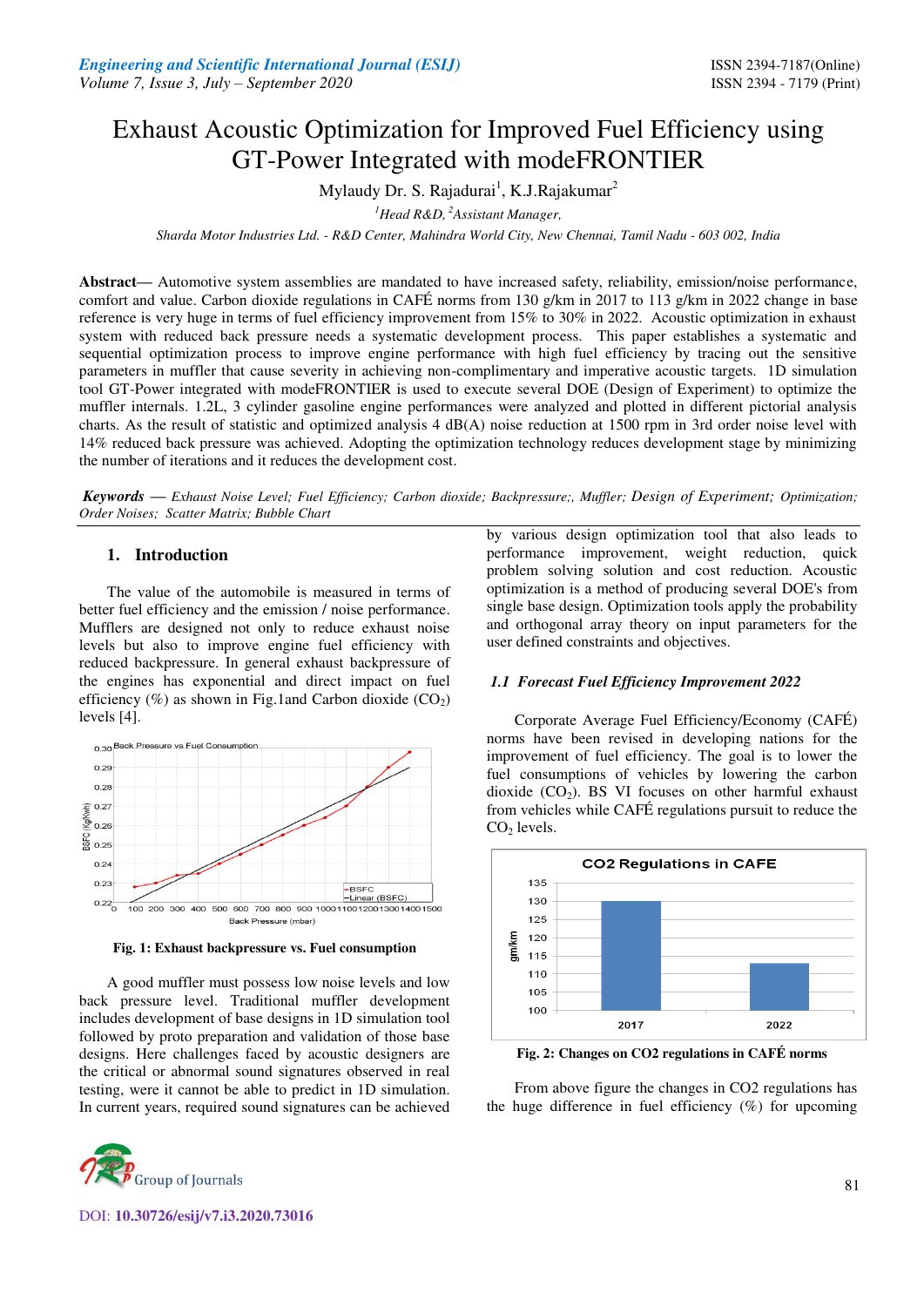## *Engineering and Scientific International Journal (ESIJ)* **ISSN 2394-7187(Online) ISSN 2394-7187(Online)** *Volume 7, Issue 3, July – September 2020* ISSN 2394 - 7179 (Print)

In this paper, a systematic optimization of exhaust muffler for improved fuel efficiency in 1.2L naturally aspirated gasoline engine muffler were done to resolve the noise issue in the lower RPM with reduced backpressure. The content of this paper at first to address the problem description observed at lower RPM in engine harmonic order noise level, followed by work steps and flow chart for optimization in modeFRONTIER, followed by post processing analysis on performance of several DOE's. This optimization includes pre-processing in modeFRONTIER, processing in GT-Power, and post-processing in modeFRONTIER. The acoustic optimization in modeFRONTIER helps out to find the occurrence of severity parameters in muffler designs that affect performance of noise and fuel efficiency (backpressure).

## **2. Problem Description**



**Fig. 3: Exhaust line with pre muffler & main muffler** 

Fig.3 Illustrate the exhaust layout for 1.2L, 3 cylinder gasoline engine exhaust system design. As per ISO 5130 standards, exhaust tail pipe noise was measured in 3rd gear WOT (Wide Open Throttle) condition. During development every conceptual design of muffler internals observed abnormal noise at low frequency in 3rd order noise level. This C3 noise level doesn't meet the noise target and audible to in-cabin passenger ear level. Confirmation on this abnormal occurrence in the exhaust system was done by exhaust noise isolation test. There was some readily available solution, increase backpressure to avoid this abnormal noise. Backpressure and noise are two non-complimentary parameters in the exhaust development. Stage wise development of pre mufflers and main mufflers internals are shown in Fig. 4.



**Fig. 4: Conceptual design of pre and main mufflers at different stage** 





**Fig. 5: Exhaust tail pipe noise test results**

As shown in Figure 5. There was a peak observed at 1500 rpm in 3rd order noise level in every development stage (Green curve in graph) and it doesn't meet the target line in the 1500 rpm range. Hence our goal is to trace out the parameter that causing this severity in occurrence of noise level with reduced backpressure.

## **3. Base Design Development**



**Fig. 6: General work flow for optimization** 

Figure 6 illustrates the step by step process for base muffler optimization in GT-Power integrated with modeFRONTIER. Initially base model that required for optimization was developed in GT-Power and muffler tuning parameters are defined in modeFRONTIER with range limits form minimum to maximum for every design parameters. In this study stage 3 pre muffler and main mufflers designs are selected as a base model for acoustic optimization (refer Fig.4).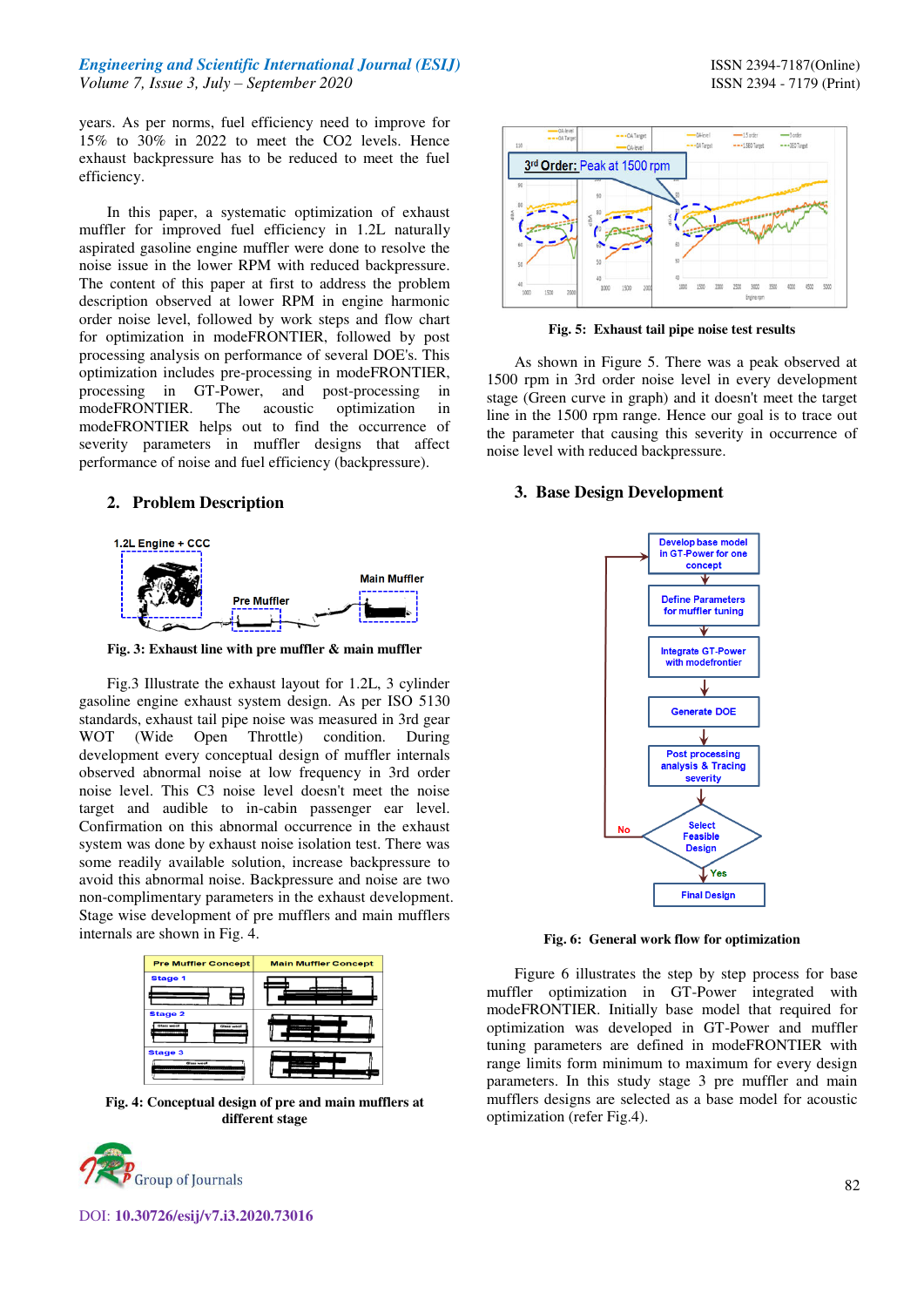## *Engineering and Scientific International Journal (ESIJ)* **ISSN 2394-7187(Online) ISSN** 2394-7187(Online) *Volume 7, Issue 3, July – September 2020* ISSN 2394 - 7179 (Print)



**Fig. 7: Engine speed vs. Sound pressure level (Base design).** 

Figure 7 shows the correlation of simulation and test result for third order noise level in GT- Power. From the above results, stage 3 muffler design doesn't meet noise target from 1000 to 1500 rpm in both simulation and test results. The main objective of this optimization is to reduce the peak at 1500 rpm and to meet the noise target.

## **4. Optimization Work Flow**



**Fig. 8: Work flow in modeFRONTIER**.

As per figure 8, work flow in modeFRONTIER, input parameters for tuning the base mufflers has been defined along with the design range limits. Then number of designs (DOE) has been set along with solver algorithm. For our application ULH (Uniform Latin Hypercube) algorithm is used for optimizing the base designs. Targets for all output parameters like overall noise levels, engine order noises and back pressure has been defined with respective objectives and constrains.



## DOI: **10.30726/esij/v7.i3.2020.73016**

## **5. Acoustic Tuning Parameters**

#### *5.1 Input Parameters*



**Fig. 9: Main muffler base design tuning parameters** 

Figure 9 shows the acoustic design optimization parameters of main muffler. In order to predict the effect of main muffler, the optimization work is carried out only for main muffler with same pre muffler design.

| Parameter | <b>Description</b>             | Range (mm)   |  |
|-----------|--------------------------------|--------------|--|
| А         | Inlet tube length              | 300 to 430   |  |
| B         | Baffle A Location              | 45 to 110    |  |
| C         | Baffle B Location              | 160 to $250$ |  |
| D         | Baffle C Location              | 260 to 320   |  |
| E         | Outlet tube length             | Fixed        |  |
| F         | Intermediate tube length       | 140 to 250   |  |
| G         | Inlet tube diameter            | 35 to 45     |  |
| H         | Intermediate tube diameter     | 35 to 40     |  |
|           | Outlet tube diameter           | 35 to 40     |  |
|           | Inlet tube perforation numbers | 40 to 80 EA  |  |
| K         | Baffle C perforation numbers   | 50 to 150 EA |  |

**Table 1. Parameter range definition** 

Table 1 shows the list of main muffler tuning parameter and its design range in upper and lower limits. All dimensions of internal components are in mm, while perforation parameters are in numbers (EA). Since the length of muffler is constant so outlet tube length is same for all DOE throughout the optimization.

#### *5.2 Output Parameters*

For the 3 cylinder engine corresponding dominant engine harmonic orders are 1.5th and 3rd orders, etc..,. Performance of the muffler can be evaluated through the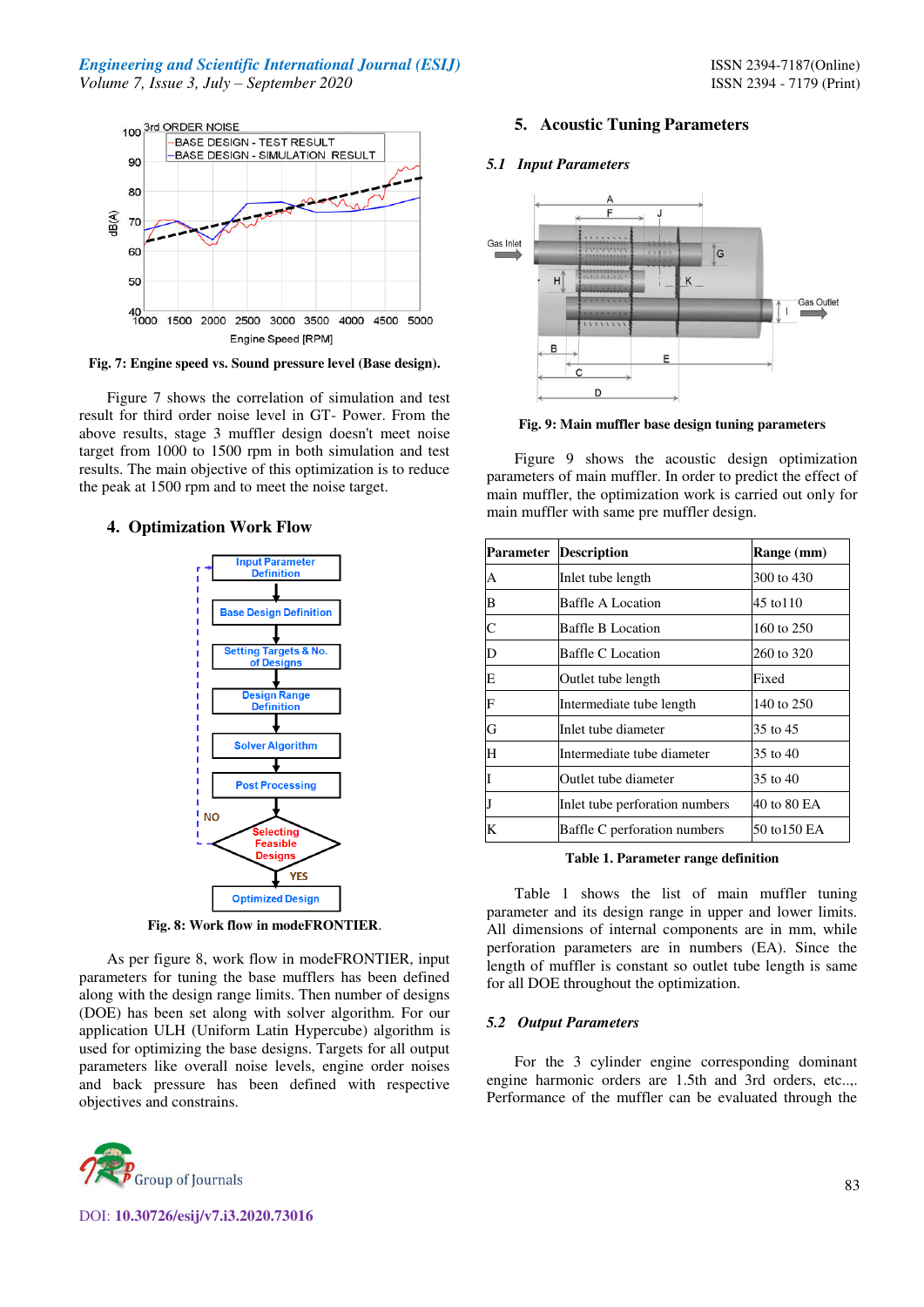*Engineering and Scientific International Journal (ESIJ)* **ISSN 2394-7187(Online) ISSN 2394-7187(Online)** *Volume 7, Issue 3, July – September 2020* ISSN 2394 - 7179 (Print)

parameters like overall noise level, order noise levels and exhaust back pressure.

## *5.3 ModeFRONTIER Workflow*



**Fig. 10: ModeFRONTIER work flow window** 

Figure 10 shows the modeFRONTIER workflow containing all input and output parameters along with constraints and objectives. Constraints are set for each output parameters. Each constraint has the target value for every output parameters from 1000 to 5000 rpm range. All design constraints are directed to meet performance below target line as shown in Fig 11.



**Fig. 11: Acoustic targets for exhaust system** 

Special objectives are defined to reduce noise level in 3rd order noise level from 1000 to 2500 rpm range. Then the solver is commanded to generate 100 optimized designs to meet the defined constraints and objectives.



## **6. Post Processing Analysis**

## *6.1 Design Filters*



**Fig. 12: Design filter chart for 3rd order noise level** 

Figure. 12 Illustartes the design filter chart plotted interms of RPM versus 3rd order noise level in dB(A). Outof 100 optimized designs, designs below the base system noise levels are highlighted and remaining designs are filtered out. Any of the optimized design can be selected according to the manufacturing feasibility. In modeFRONTIER, performance for each DOE's can be compared in post processing analysis with pictorial charts like parallel coordinate charts, bubble charts, scatter matrix.

### *6.2 Bubble Chart*



**(3rd Order noise level vs. Exhaust back pressure)**

Each and every bubble shown in figure 13 represents one optimized design, plotted in terms of 3rd order noise level at 1500 rpm versus exhaust back pressure level at maximum rpm. The designs with good back pressure level are highlighted in pink color region and designs with low noise levels are highlighted in green color. For clearing peak at lower rpm noise level and to meet performance target, the optimized design must be somewhere in highlighted green region.

DOI: **10.30726/esij/v7.i3.2020.73016**